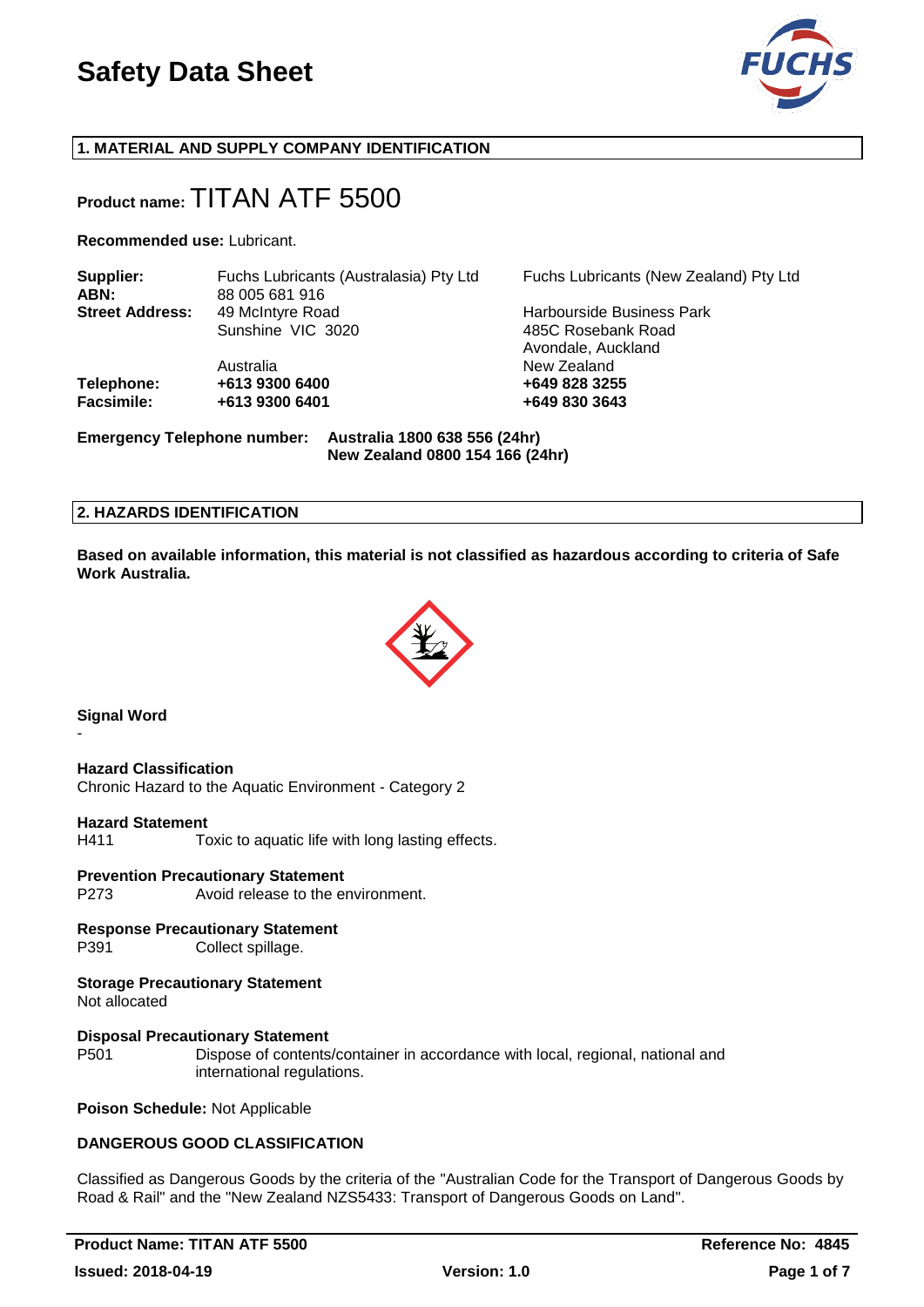**Dangerous Goods Class:** 9



#### **3. COMPOSITION INFORMATION**

| <b>CHEMICAL ENTITY</b>                                       | CAS NO       | <b>PROPORTION</b> |
|--------------------------------------------------------------|--------------|-------------------|
| Mixture containing severely refined base oils and additives. |              |                   |
| Mineral oil                                                  | 64742-54-7   | $20 - 50 %$       |
| Decoxysulfonate                                              | 18760-44-6   | $1 - 2.5 \%$      |
| Alkyl thio phosphite                                         |              | $< 0.25 \%$       |
| Alkenyl amine, long-chain                                    | 1213789-63-9 | $< 0.25 \%$       |
|                                                              |              |                   |

#### **4. FIRST AID MEASURES**

If poisoning occurs, contact a doctor or Poisons Information Centre (Phone Australia 131 126, New Zealand 0800 764 766).

**Inhalation:** Remove victim from exposure - avoid becoming a casualty. Remove contaminated clothing and loosen remaining clothing. Allow patient to assume most comfortable position and keep warm. Keep at rest until fully recovered. Seek medical advice if effects persist.

**Skin Contact:** If skin or hair contact occurs, remove contaminated clothing and flush skin and hair with running water. If swelling, redness, blistering or irritation occurs seek medical assistance.

**Eye contact:** If in eyes wash out immediately with water. In all cases of eye contamination it is a sensible precaution to seek medical advice.

**Ingestion:** Rinse mouth with water. If swallowed, do NOT induce vomiting. Give a glass of water to drink. Never give anything by the mouth to an unconscious patient. If vomiting occurs give further water. Seek medical advice.

**Notes to physician:** Treat symptomatically.

## **5. FIRE FIGHTING MEASURES**

#### **Hazchem Code:** •3Z

**Suitable extinguishing media:** If material is involved in a fire use alcohol resistant foam or dry agent (carbon dioxide, dry chemical powder).

**Specific hazards:** Combustible material.

**Fire fighting further advice:** On burning or decomposing may emit toxic fumes. Fire fighters to wear selfcontained breathing apparatus and suitable protective clothing if risk of exposure to vapour or products of combustion or decomposition.

#### **6. ACCIDENTAL RELEASE MEASURES**

#### **SMALL SPILLS**

Wear protective equipment to prevent skin and eye contamination. Avoid inhalation of vapours or dust. Wipe up with absorbent (clean rag or paper towels). Collect and seal in properly labelled containers or drums for disposal.

#### **LARGE SPILLS**

Clear area of all unprotected personnel. Slippery when spilt. Avoid accidents, clean up immediately. Wear protective equipment to prevent skin and eye contamination and the inhalation of vapours. Work up wind or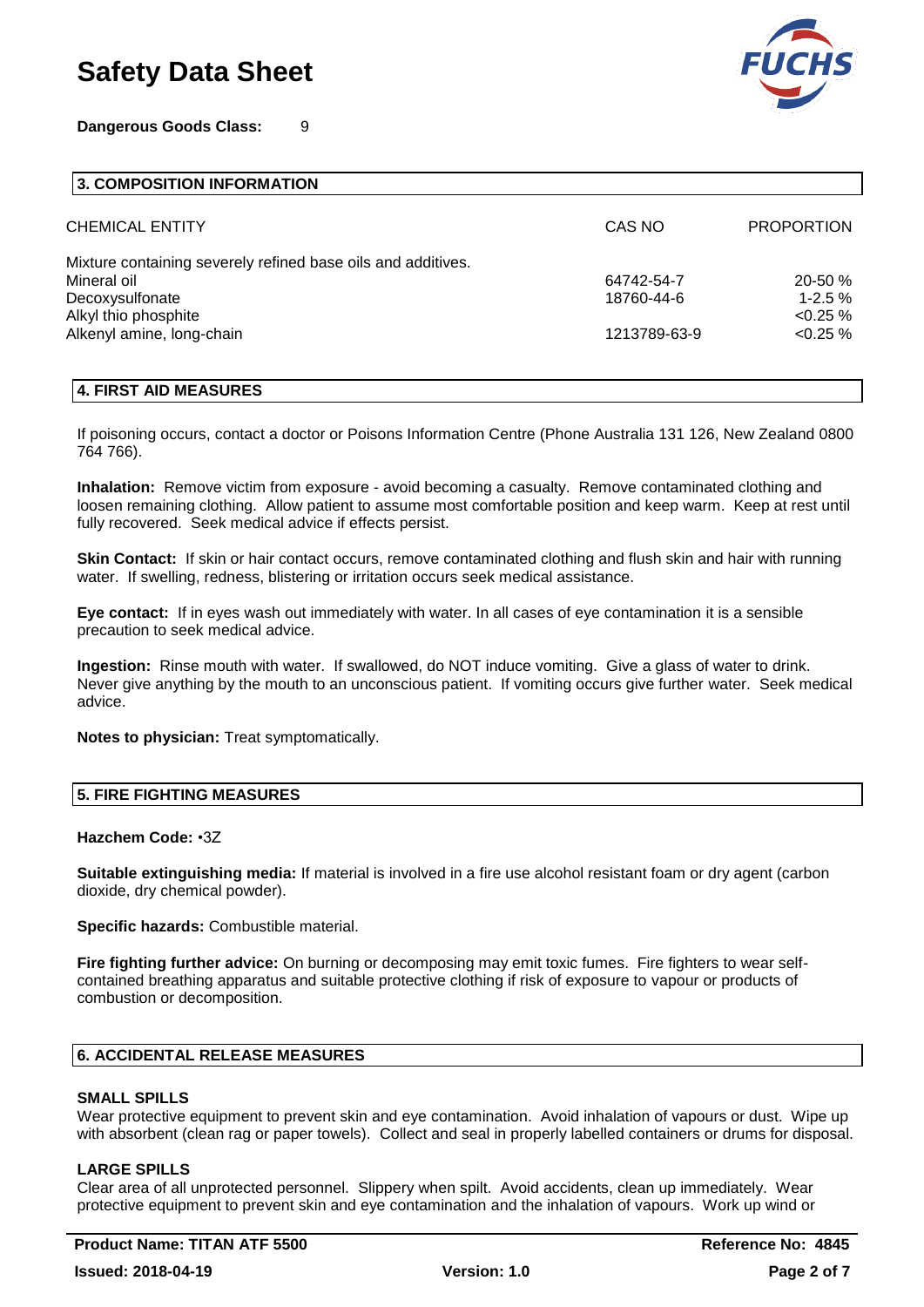

increase ventilation. Contain - prevent run off into drains and waterways. Use absorbent (soil, sand or other inert material). Collect and seal in properly labelled containers or drums for disposal. If contamination of crops, sewers or waterways has occurred advise local emergency services.

## **Dangerous Goods – Initial Emergency Response Guide No:** 47

#### **7. HANDLING AND STORAGE**

**Handling:** Avoid eye contact and repeated or prolonged skin contact. Avoid inhalation of vapour, mist or aerosols.

**Storage:** Store in a cool, dry, well-ventilated place and out of direct sunlight. Store away from foodstuffs. Store away from incompatible materials described in Section 10. Store away from sources of heat and/or ignition. Keep container standing upright. Keep containers closed when not in use - check regularly for leaks.

This material is classified as a Class 9 Miscellaneous Dangerous Good as per the criteria of the "Australian Code for the Transport of Dangerous Goods by Road & Rail" and/or the "New Zealand NZS5433: Transport of Dangerous Goods on Land" and must be stored in accordance with the relevant regulations.

## **8. EXPOSURE CONTROLS / PERSONAL PROTECTION**

#### **National occupational exposure limits:**

|                           | TWA |       | STEL |                          | <b>NOTICES</b> |
|---------------------------|-----|-------|------|--------------------------|----------------|
|                           | ppm | mq/m3 | ppm  | mq/m3                    |                |
| Oil mist, refined mineral | н.  | 5     |      | $\overline{\phantom{0}}$ |                |

As published by Safe Work Australia.

TWA - The time-weighted average airborne concentration over an eight-hour working day, for a five-day working week over an entire working life.

STEL (Short Term Exposure Limit) - the average airborne concentration over a 15 minute period which should not be exceeded at any time during a normal eight-hour workday.

These Exposure Standards are guides to be used in the control of occupational health hazards. All atmospheric contamination should be kept too as low a level as is workable. These exposure standards should not be used as fine dividing lines between safe and dangerous concentrations of chemicals. They are not a measure of relative toxicity.

If the directions for use on the product label are followed, exposure of individuals using the product should not exceed the above standard. The standard was created for workers who are routinely, potentially exposed during product manufacture.

**Biological Limit Values:** As per the "National Model Regulations for the Control of Workplace Hazardous Substances (Safe Work Australia)" the ingredients in this material do not have a Biological Limit Allocated.

**Engineering Measures:** Ensure ventilation is adequate to maintain air concentrations below Exposure Standards. Use only in well ventilated areas. Use with local exhaust ventilation or while wearing appropriate respirator.

## **Personal Protection Equipment:** SAFETY SHOES, OVERALLS, GLOVES, SAFETY GLASSES.

Wear safety shoes, overalls, gloves, safety glasses. Available information suggests that gloves made from nitrile rubber should be suitable for intermittent contact. However, due to variations in glove construction and local conditions, the user should make a final assessment. Always wash hands before smoking, eating, drinking or using the toilet. Wash contaminated clothing and other protective equipment before storing or re-using.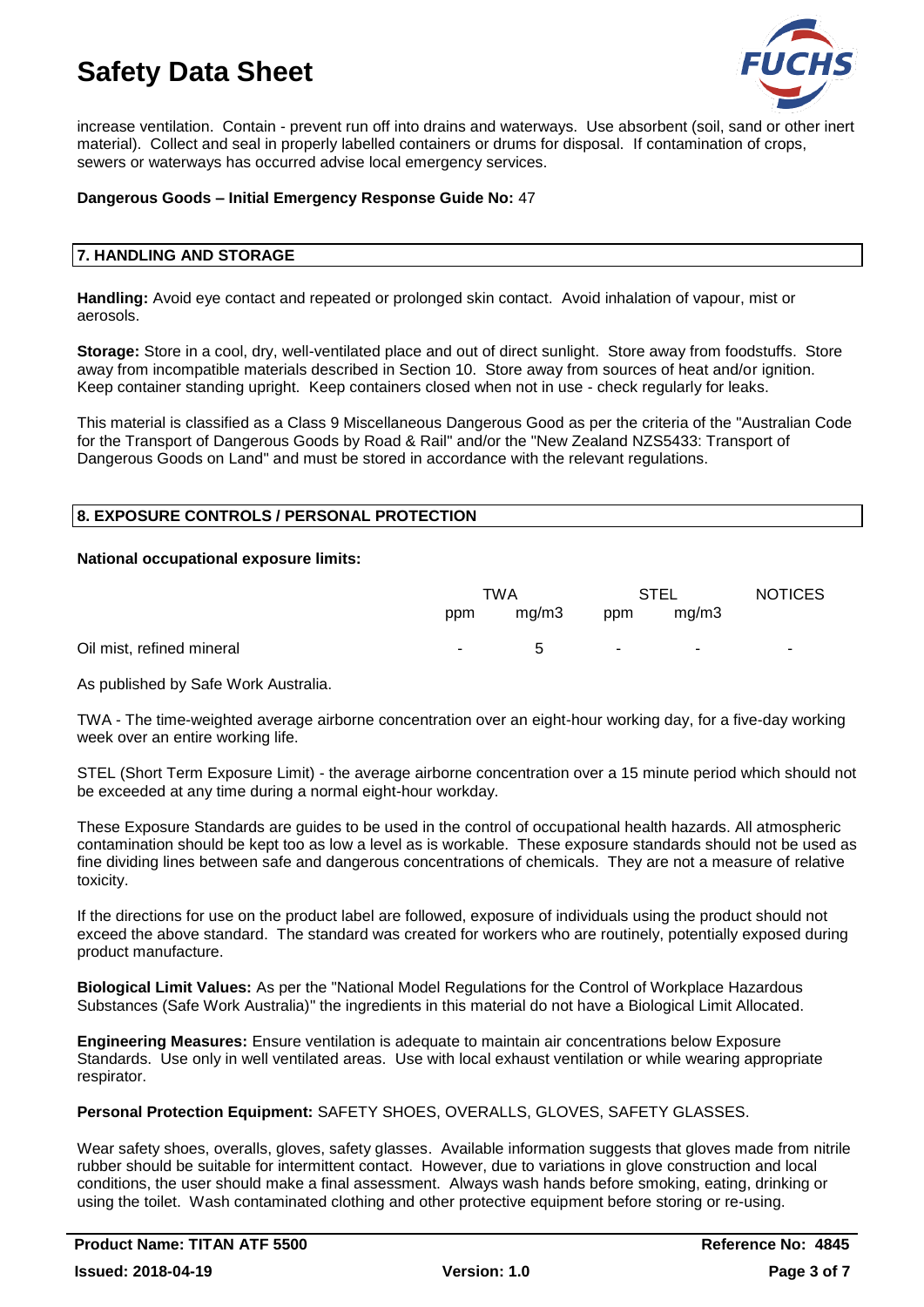

**Hygiene measures:** Keep away from food, drink and animal feeding stuffs. When using do not eat, drink or smoke. Wash hands prior to eating, drinking or smoking. Avoid contact with clothing. Avoid eye contact and repeated or prolonged skin contact. Avoid inhalation of vapour, mist or aerosols. Ensure that eyewash stations and safety showers are close to the workstation location.

## **9. PHYSICAL AND CHEMICAL PROPERTIES**

| Form:   | Liquid         |
|---------|----------------|
| Colour: | Yellow         |
| Odour:  | Characteristic |

**Solubility in water:** Insoluble **Density:** 0.84 g/cm3 @ 15°C **Relative Vapour Density (air=1):** N Av **Vapour Pressure (20 °C):** N Av **Flash Point (°C):** 238 **Flammability Limits (%):** N Av **Pour Point/Range (°C):** N Av **Boiling Point/Range (°C):** N Av **pH:** N App **Viscosity:** 39 mm2/s @ 40°C **Total VOC (g/Litre):** N Av

(Typical values only - consult specification sheet)  $N Av = Not available, N App = Not applicable$ 

## **10. STABILITY AND REACTIVITY**

**Chemical stability:** This material is thermally stable when stored and used as directed.

**Conditions to avoid:** Elevated temperatures and sources of ignition.

**Incompatible materials:** Strong oxidizing substances. Strong acids. Strong bases.

**Hazardous decomposition products:** Thermal decomposition or combustion may liberate carbon oxides and other toxic gases or vapours.

**Hazardous reactions:** No known hazardous reactions.

## **11. TOXICOLOGICAL INFORMATION**

No adverse health effects expected if the product is handled in accordance with this Safety Data Sheet and the product label. Symptoms or effects that may arise if the product is mishandled and overexposure occurs are:

#### **Acute Effects**

**Inhalation:** Material may be an irritant to mucous membranes and respiratory tract.

**Skin contact:** Contact with skin may result in irritation.

**Ingestion:** Swallowing can result in nausea, vomiting and irritation of the gastrointestinal tract.

**Eye contact:** May be an eye irritant.

#### **Acute toxicity**

**Inhalation:** This material has been classified as non-hazardous. Acute toxicity estimate (based on ingredients):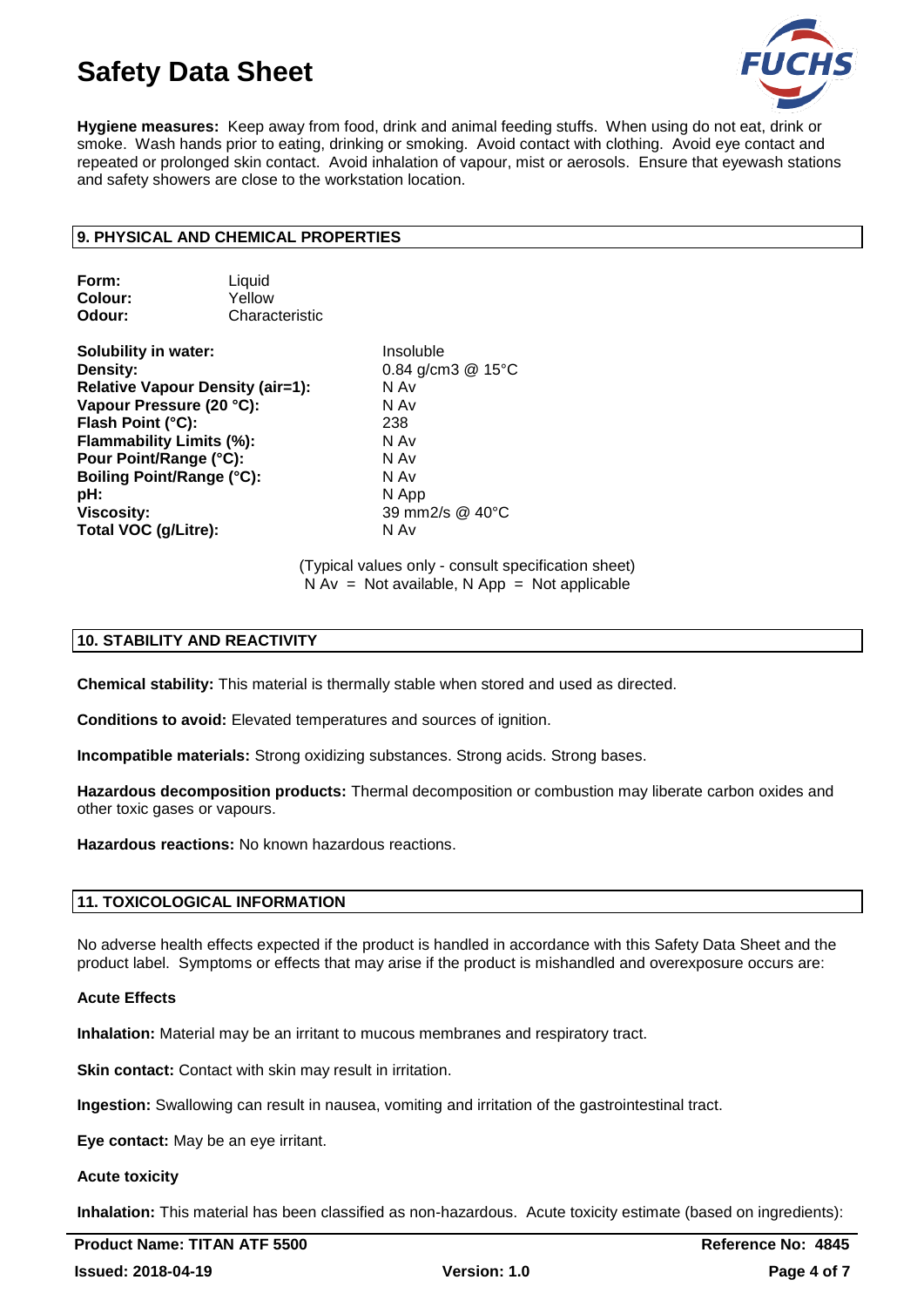

>20 mg/L

Specified substance(s): Mineral oil -  $\overline{LC}$  50 (Rat, 4 h):  $>$  2500 mg/l Vapour

**Skin contact:** This material has been classified as non-hazardous. Acute toxicity estimate (based on ingredients): >2,000 mg/Kg

Product - ATEmix: 204656 mg/kg Specified substance(s): Alkyl thio phosphite - LD 50 (Rat): > 501 mg/kg

**Ingestion:** This material has been classified as non-hazardous. Acute toxicity estimate (based on ingredients): >2,000 mg/Kg

Specified substance(s): Mineral oil - LD 50 (Rat): > 5000 mg/kg Alkenyl amine, long-chain - LD 50 (Rat): > 300 - 2000 mg/kg

**Corrosion/Irritancy:** Eye: this material has been classified as not corrosive or irritating to eyes. Skin: this material has been classified as not corrosive or irritating to skin.

**Sensitisation:** Inhalation: this material has been classified as not a respiratory sensitiser. Skin: this material has been classified as not a skin sensitiser.

**Aspiration hazard:** This material has been classified as non-hazardous.

**Specific target organ toxicity (single exposure):** This material has been classified as non-hazardous.

**Chronic Toxicity**

**Mutagenicity:** This material has been classified as non-hazardous.

**Carcinogenicity:** This material has been classified as non-hazardous.

**Reproductive toxicity (including via lactation):** This material has been classified as non-hazardous.

**Specific target organ toxicity (repeat exposure):** This material has been classified as non-hazardous.

## **12. ECOLOGICAL INFORMATION**

Avoid contaminating waterways.

**Acute aquatic hazard:** This material has been classified as non-hazardous. Acute toxicity estimate (based on ingredients): >100 mg/L

**Long-term aquatic hazard:** This material has been classified as a Category Chronic 2 Hazard. Non-rapidly or rapidly degradable substance for which there are adequate chronic toxicity data available OR in the absence of chronic toxicity data, Acute toxicity estimate (based on ingredients): 1 - 10 mg/L, where the substance is not rapidly degradable and/or BCF  $\geq$  500 and/or log K<sub>ow</sub>  $\geq$  4.

**Ecotoxicity:** No information available.

| Specified substance(s): |                                                                                |
|-------------------------|--------------------------------------------------------------------------------|
| Acute toxicity          |                                                                                |
| Fish                    |                                                                                |
|                         | Alkyl thio phosphite - LC 50 (Fish, 96 h): 1.5 mg/l (OECD 203)                 |
|                         | Alkenyl amine, long-chain - LC 50 (Fish, 96 h): $> 0.01 - 0.1$ mg/l (OECD 203) |
|                         | Aquatic Invertebrates                                                          |
|                         | Alkyl thio phosphite - EC 50 (Water Flea, 48 h): 0.09 mg/l (OECD 202)          |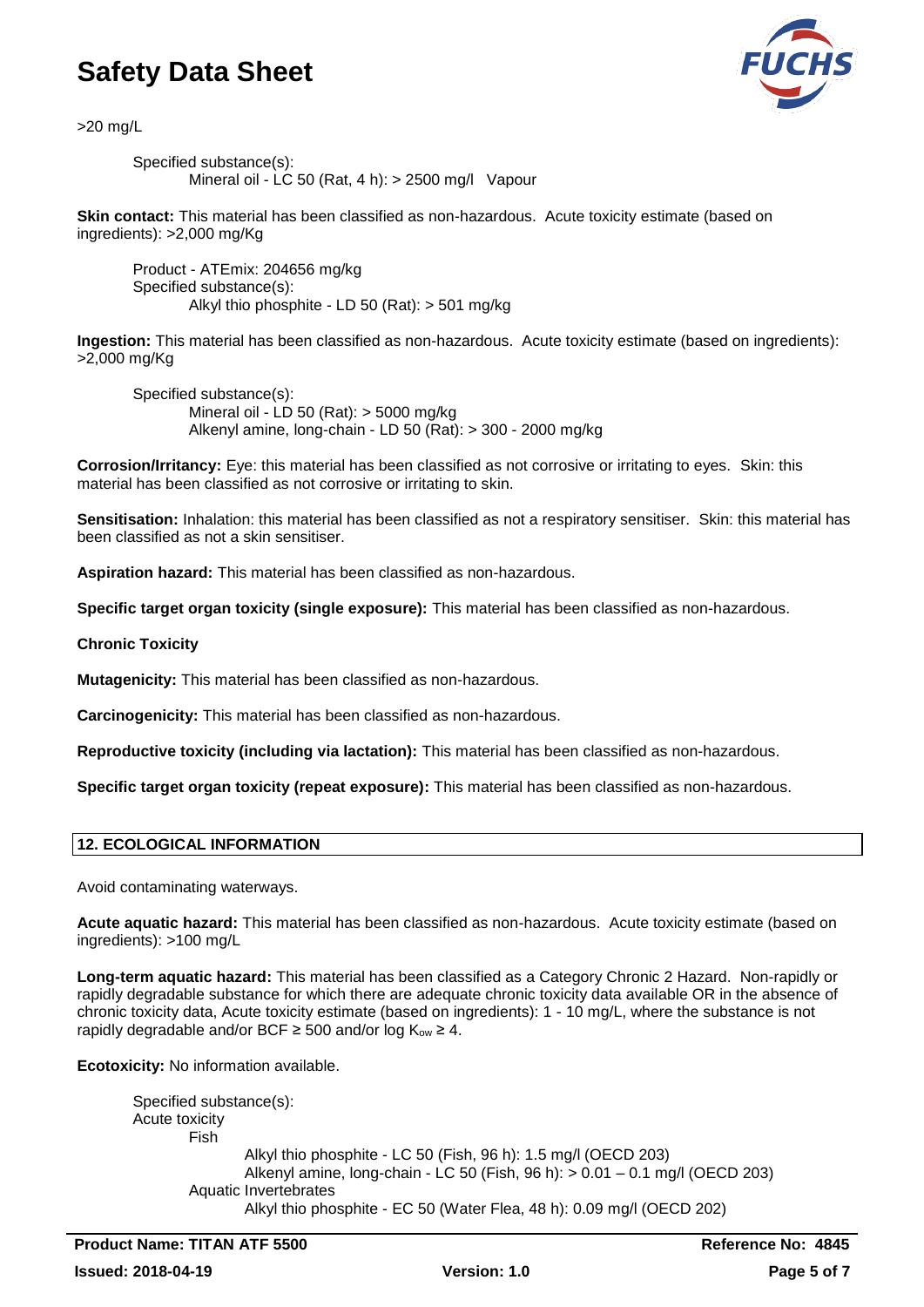

Alkenyl amine, long-chain - EC 50 (Water Flea, 48 h): > 0.01 – 0.1 mg/l (OECD 202) Chronic Toxicity Aquatic Invertebrates Alkyl thio phosphite - NOEC (Water Flea, 21 d): 0.14 mg/l Toxicity to Aquatic Plants Alkyl thio phosphite - EC 50 (Alga, 72 h): 0.31 mg/l Alkenyl amine, long-chain - EC 50 (Alga, 72 h): > 0.01 – 0.1 mg/l (OECD 201)

**Persistence and degradability:** No information available.

**Bioaccumulative potential:** No information available.

**Mobility:** No information available.

## **13. DISPOSAL CONSIDERATIONS**

Persons conducting disposal, recycling or reclamation activities should ensure that appropriate personal protection equipment is used, see "Section 8. Exposure Controls and Personal Protection" of this SDS.

If possible material and its container should be recycled. If material or container cannot be recycled, dispose in accordance with local, regional, national and international Regulations.

## **14. TRANSPORT INFORMATION**

## **ROAD AND RAIL TRANSPORT**

Classified as Dangerous Goods by the criteria of the "Australian Code for the Transport of Dangerous Goods by Road & Rail" and the "New Zealand NZS5433: Transport of Dangerous Goods on Land".

Australian Special Provisions; AU01: Environmentally Hazardous Substances meeting the description of UN 3077 or UN 3082 are not subject to this Code (ADG 07) when transported by road or rail in;

- (a) packagings that do not incorporate a receptacle exceeding 500 Kg (L); or
- (b) IBCs.



| UN No:                              | 3082       |
|-------------------------------------|------------|
| Dangerous Goods Class:              | g          |
| <b>Packing Group:</b>               | Ш          |
| <b>Hazchem Code:</b>                | $\cdot 37$ |
| <b>Emergency Response Guide No:</b> | 47         |

**Proper Shipping Name:** ENVIRONMENTALLY HAZARDOUS SUBSTANCE, LIQUID, N.O.S. (CONTAINS ALKYL THIO PHOSPHITE, ALKENYL AMINE, LONG-CHAIN))

**Segregation Dangerous Goods:** Not to be loaded with explosives (Class 1). Note 1: Materials that are fire risks are incompatible with oxidising agents (Class 5.1) or organic peroxides (Class 5.2). Exemptions may apply.

## **MARINE TRANSPORT**

Classified as Dangerous Goods by the criteria of the International Maritime Dangerous Goods Code (IMDG Code) for transport by sea. This material is classified as a Marine Pollutant (P) according to the International Maritime Dangerous Goods Code.